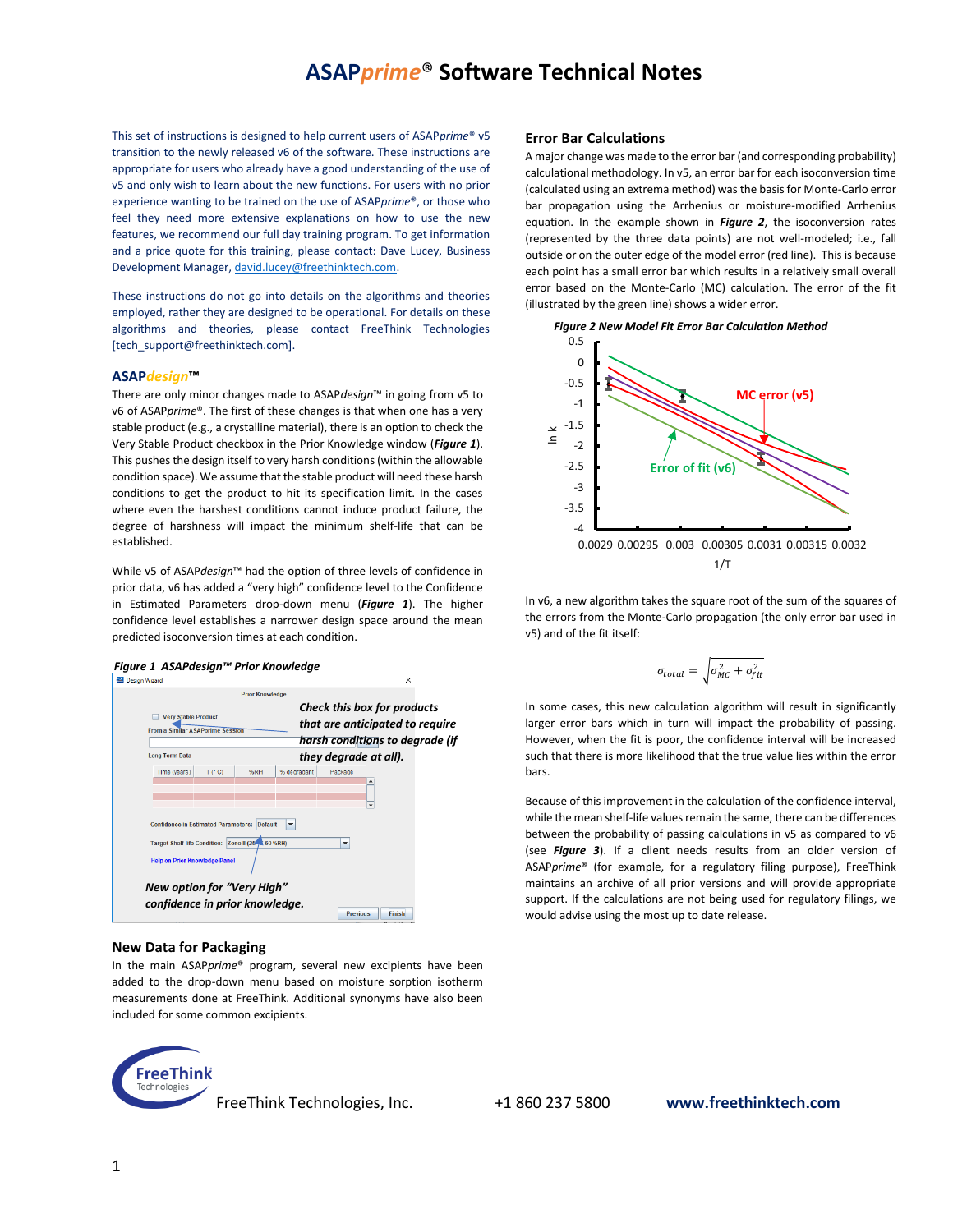#### *Figure 3*



## **Confidence Interval Display**

In ASAP*prime*® v5, the displayed confidence interval on the degradant vs. time plot was always set to one standard deviation (i.e., 68.2% of the time the true value is predicted to lie within the interval shown). That meant that where the green line hit the specification limit, there was an 84% probability of passing and where the red line hit there was a 16% probability of passing (interval is 84 - 16 or 68%). With v6, additional interval choices are available for the display. This option can be accessed from the main menu bar under the "Options" drop-down (*Options → Isoconversion → SD Method).* There is an additional option that contains new available intervals: one SD (84-16% probability), 80% (90-10% probability), 90% (95-5% probability), 95% (97.5-2.5% probability) and 99% (99.5-0.5% probability).

### **Results Comparison**

The graph in the new Results Comparison dialog box (reached from the main menu bar under *Tools → Results Comparison*) has changes the graph to consider the isoconversion fitting model *(Figures 4, 5)*. Since the data are still fit using isoconversion, this will only approximate the behavior far from the specification limit; however, when the fitting model is non-linear (e.g., Avromi-Erofeyev or Diffusion), the comparison should provide a better fit to the long-term data. It is recommended to use the fitting model that was used in the main program, but the displayed graph has the option to use different fitting models for the long-term comparison than used in the isoconversion fitting itself. The program also now provides a way of quantifying the quality of the fit of the long-term data to the model. The **Mean Absolute Percentage Deviation** value represents the absolute value of the average difference between the predicted and long-term values as a percentage of the values.

#### *Figure 4 ASAPprime® v5 Results Comparison:*

In this example, the isoconversion model was built using Avromi-Erofeyev, but the long-term data are fit to linear. Note that the intercept with the specification limit is accurate but not the other points.



#### *Figure 5 ASAPprime® v6 New Results Comparison:*

These same data are again fit to Avromi-Erofeyev, but the longterm data are also fit to the same function.



#### **Glass Transition Temperature**

A new tool under "Properties" (from the main menu bar: *Tools → Properties → Glass Transition Temperature*) provides a calculation of the glass transition temperature (Tg) as a function of RH (*Figure 6*). This calculation is appropriate for amorphous materials (typically an API or a dispersion). The calculation is based on the moisture sorption isotherm for the amorphous material under consideration in the Dosage panel. That



FreeThink Technologies, Inc. +1 860 237 5800 **www.freethinktech.com**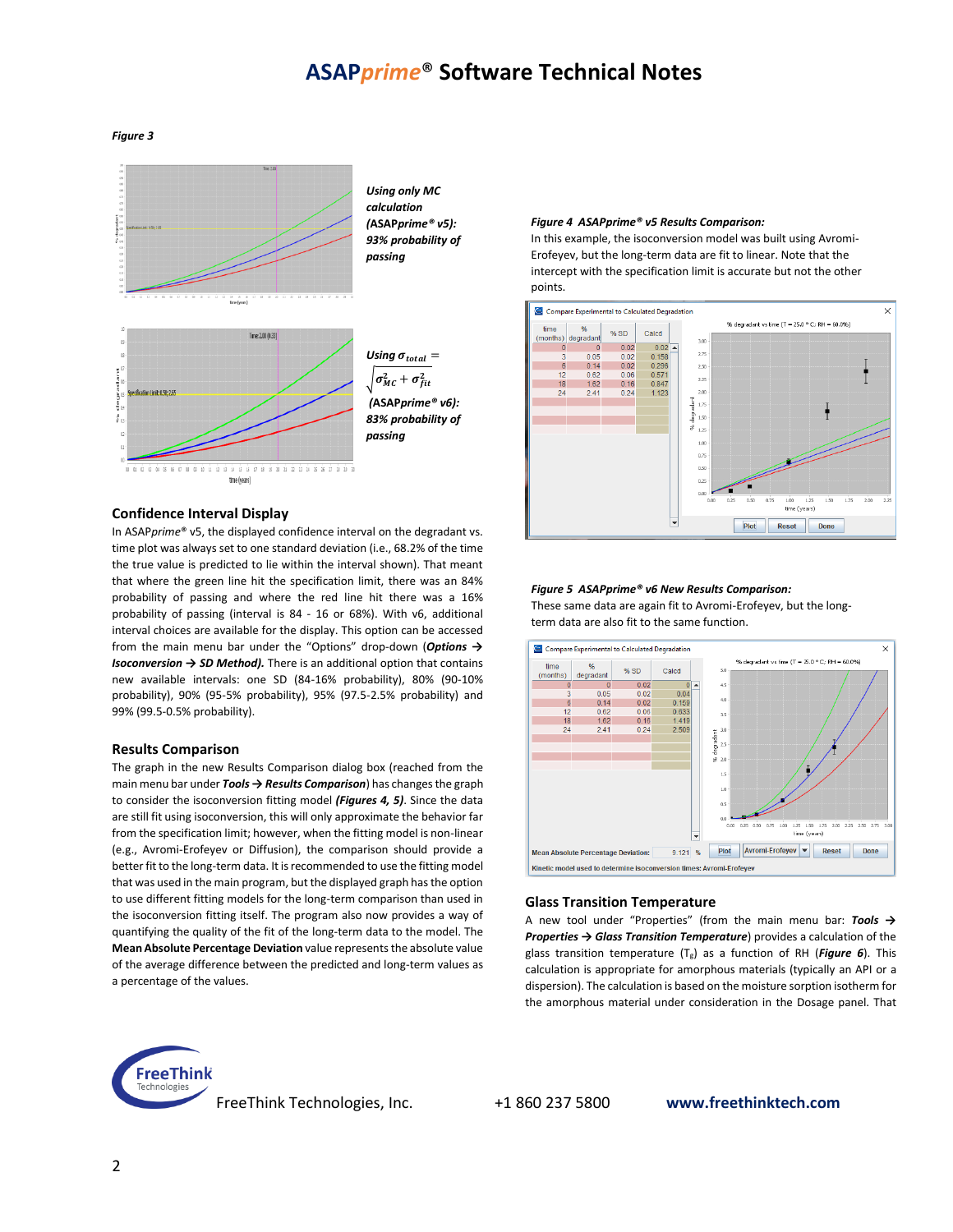means that using moisture sorption isotherms for the entire formulation will not be appropriate. This calculation assumes that moisture plasticizes the material (lowers the  $T_g$ ) as a function of the water content. The option exists to have the conditions (T/RH) used in the study be displayed on the graph. This shows whether some of the conditions are potentially a problem for going from glassy to rubbery state and presumably could have discontinuous behavior (often more stable than expected because of crystallization).





*Uses isotherm to calculate. Note that this will not be accurate for the API if isotherm for product is loaded rather than for the amorphous API material.*

#### **Dew Point Temperature**

Another new tool under "Properties" (from the main menu bar: *Tools → Properties → Dew Point Temperature*) is useful when a packaged solid undergoes a sudden temperature drop (*Figure 7*). In this situation, the RH inside the packaging will spontaneously increase. If the temperature goes below the dew point, the RH will be above 100% and result in moisture condensation. This condensation may lead to issues with the product including sticking, disintegration failures and chemical instability. The dew point temperature tool allows users to establish a safe low temperature excursion condition with respect to condensation: if the temperature does not drop below the dew point, there is little to no risk for these stability concerns. Since the RH inside a packaging will not, in general, be constant, the dew point will change with time. It should be mentioned that even if condensation occurs, there still may not be a stability issue.





## **Deliquescence**

A final new tool under "Properties" (from the main menu bar: *Tools → Properties → Deliquescence*) calculates critical relative humidity (CRH), i.e., the RH above which a sample will condense moisture from the air to



FreeThink Technologies, Inc. +1 860 237 5800 **www.freethinktech.com**

form a solution (*Figure 8*). Any material in a formulation that is highly soluble can be responsible for deliquescence when exposed to high RH conditions. As this represents a phase transition, it is likely that above the CRH there will be discontinuous behavior. Since the solubility of a material is most often temperature dependent, the calculated CRH as a function of temperature can be used to identify stress or storage conditions that may be problematic (use "**Show Conditions**" to display the conditions for which the degradant/potency data (T,RH) are entered in the main program).





### **Stability Analysis—Checkboxes**

Sometimes it can be useful to remove a specific data point(s) (Time/Temperature/RH) in the primary dataset from the ASAP analysis (degradation or potency) without permanently deleting the data. For example, a point may be an outlier, due to a sample analysis issue. The new checkbox option (*Figure 9*) allows the user to do this. This can be accessed from the Degradation table (by right clicking, selecting "Stability Analysis", then using the tabs at the top to select "ASAP Data"). The actual removal of the points from the analysis does not occur until the user selects "Update and Close", where the user is returned to the main interface. Note that if "Close" is selected, no update is performed before returning to the main dialog. The ASAP*prime*® report (from the main menu bar) can include the full original dataset and indicate which points were omitted from the modelling.

#### *Figure 9 Checkbox for Individual Data Points*



*Data from 21d/52.3°C/49.7%RH will not be used in the modelling*

3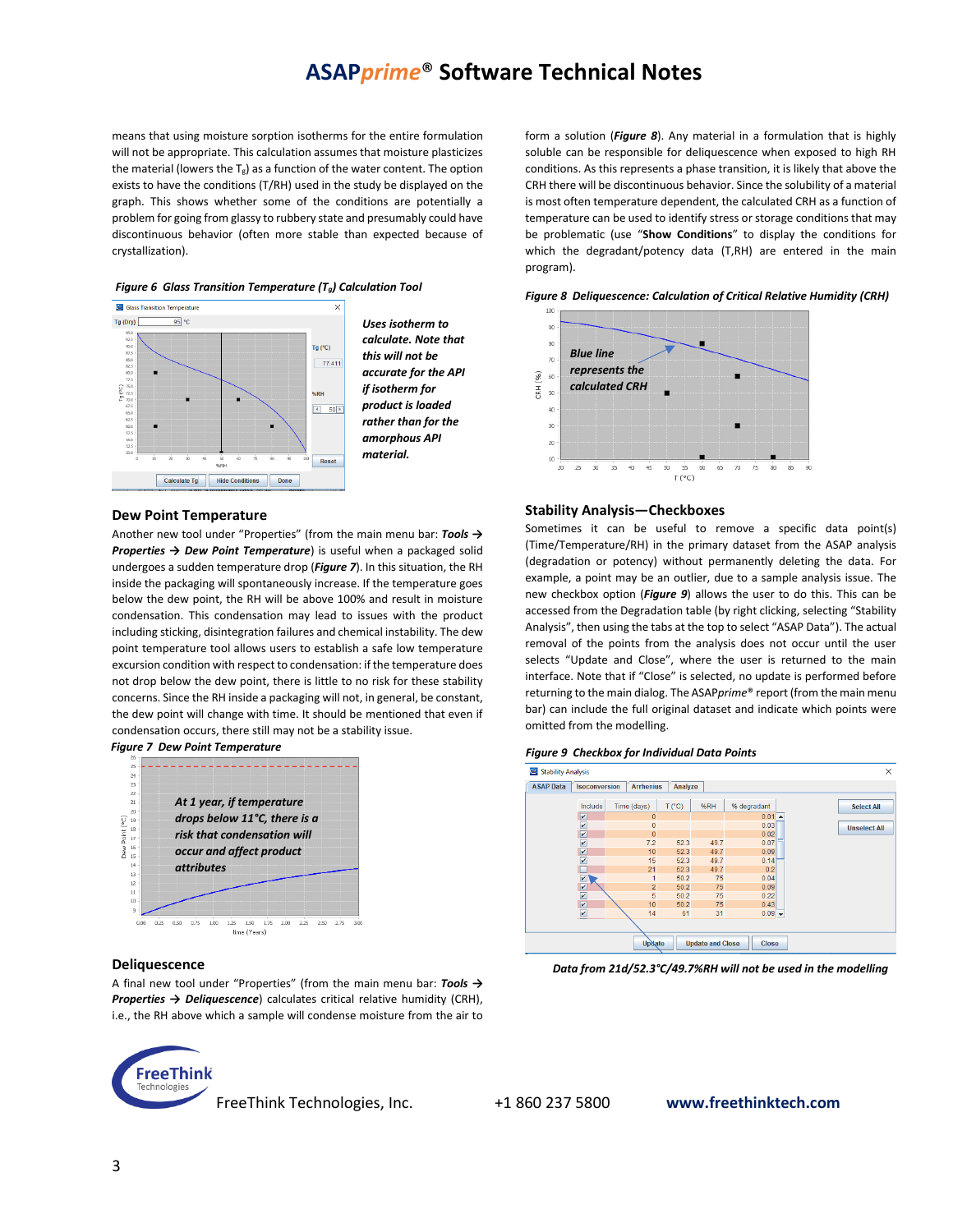Similarly, it can be useful to remove an entire condition (T/RH) in the primary dataset from the ASAP analysis without permanently deleting the data. For example, one might consider that a particular condition is above a phase boundary. This is handled using the Isoconversion tab from the Stability Analysis (*Figure 10*).



*Data from 80°C/52%RH will not be used in the modelling*

#### **Data Evaluation**

ASAP*prime*® v6 now contains two options for evaluating primary data. The first option (Option 1) allows the program to directly take actions (such as removing points or conditions) without the user's input. Because the actions are taken without user input, the program is very conservative about removing points or conditions. This option is especially useful when data analysis is carried out as part of a cGMP process. In other words, the program can remove points/conditions under its set algorithm rather than based on what might appear arbitrary if conducted at the user's discretion. To access this option, the user enters the "Tools" dropdown menu from the main menu bar. From this pull down, the user selects "Evaluate Model" and "Original Data". ASAP*prime*® v6 removes points and conditions based on its algorithm. The evaluation results are accessed from the "Stability Analysis" by right-clicking on the Degradation Table.

### *Figure 11 Stability Analysis*

| Stability Analysis                                                          | X                    |
|-----------------------------------------------------------------------------|----------------------|
| <b>Isoconversion</b><br>Analyze<br><b>ASAP Data</b><br><b>Arrhenius</b>     |                      |
| <b>Recommendations</b>                                                      |                      |
| <b>Check for Negative Isoconversion Times</b>                               |                      |
| Data are analyzed with<br>No problems found                                 | <b>Evaluate</b>      |
| <b>Check for Model Quality</b><br>recommendations.                          |                      |
| No problems found                                                           | <b>Implement</b>     |
| <b>Check for Possible Outliers (points)</b>                                 |                      |
| (1.00, 50.20, 75.0) Point could be an outlier (4.27)                        | <b>Save Analysis</b> |
| Hit "Implement" to take<br><b>Check for Possible Outliers (conditions)</b>  |                      |
| (61.00, 31.00) Condition could be an outlier (2.07)<br>recommended actions. | Reset                |
| <b>Check for No Conversion Conditions</b>                                   |                      |
| No problems found                                                           |                      |
| <b>Check for Low Conversion Conditions</b>                                  |                      |
| No problems found                                                           |                      |
| <b>Check for Bad Data Conditions</b>                                        |                      |
| No problems found<br><b>Check for High Conversion Conditions</b>            |                      |
| No problems found                                                           |                      |
| <b>Check for Inconsistencies in Excluded Points</b>                         |                      |
| Test could not be run                                                       |                      |
|                                                                             |                      |
|                                                                             |                      |
|                                                                             |                      |
| <b>Update and Close</b><br>Update<br>Close                                  |                      |

In the second option (Option 2), the program provides advice, but the user can elect to use or ignore each suggestion (*Figure 11*). This option is accessed by right clicking in the Degradation table, selecting "Stability Analysis", then going to the "Analyze" tab. After clicking on "Evaluate", the program returns analysis results which can be printed or saved (note that this table is also populated when running Option 1). The recommendations and rationales should be carefully examined, and decisions made on which suggestions to apply. In order to put into effect recommendations, the user clicks on "Implement". This opens a window with the suggested data points or conditions to be removed (*Figure 12*). Checking the boxes and then clicking "Accept" will execute the changes to the modeling data set.

#### *Figure 12 Implementing Recommendations*

| Stability Analysis Identified Problems                        |                                                         |                   | $\times$            |
|---------------------------------------------------------------|---------------------------------------------------------|-------------------|---------------------|
| <b>Select All</b><br><b>Conditions</b><br><b>Unselect All</b> | <b>Data Points</b>                                      | <b>Select All</b> | <b>Unselect All</b> |
| (61.00, 31.00)<br>m<br>Condition could be an outlier (2.07)   | (1.00, 50.20, 75.0)<br>Point could be an outlier (4.27) |                   |                     |
| <b>Accept</b>                                                 | Cancel                                                  |                   |                     |

### **Low Conversion**

When data for all conditions cannot be distinguished from noise, ASAP*prime*® v6 provides a conservative calculation to determine a minimum shelf-life. The low conversion calculation window can be reached either through the "Evaluate Model" or *Tools → Low Conversion*. In each case, the user is prompted to either use data as if all points were checked on ("Original Data), or to use the current set of checkboxindicated data ("Current Data").

The Low Conversion algorithm will be invoked if all the data points at every condition are within 1.645 times the SD of the mean of the points at the condition. The SD used is that of the control point. In other words, the program will go into this calculation space when all conditions show data that is hard to distinguish from noise.

While the data cannot be distinguished from noise, there remains a possibility that in fact there is low degradation occurring, just not enough to detect. This information plus conservative estimations of E<sup>a</sup> (and B) are used to set the conservative probabilities. Reducing the LOD (or SD) may result in the program concluding that the data are no longer noise or extending the shelf-life. Users can adjust the assumed E<sup>a</sup> and B values (*Options → Isoconversion → Low Conversion*). The default assumes an E<sup>a</sup> (11.5 kcal/mol; 48.1 kJ/mol) representing a lower  $E_a$  than 95% of products in FreeThink's database have a greater value. With B, the program assumes the more conservative limit depending on whether the accelerated conditions used for the calculations are above or below the RH of the long-term storage conditions ( $B = 0.00$  if long term RH below



FreeThink Technologies, Inc. +1 860 237 5800 **www.freethinktech.com**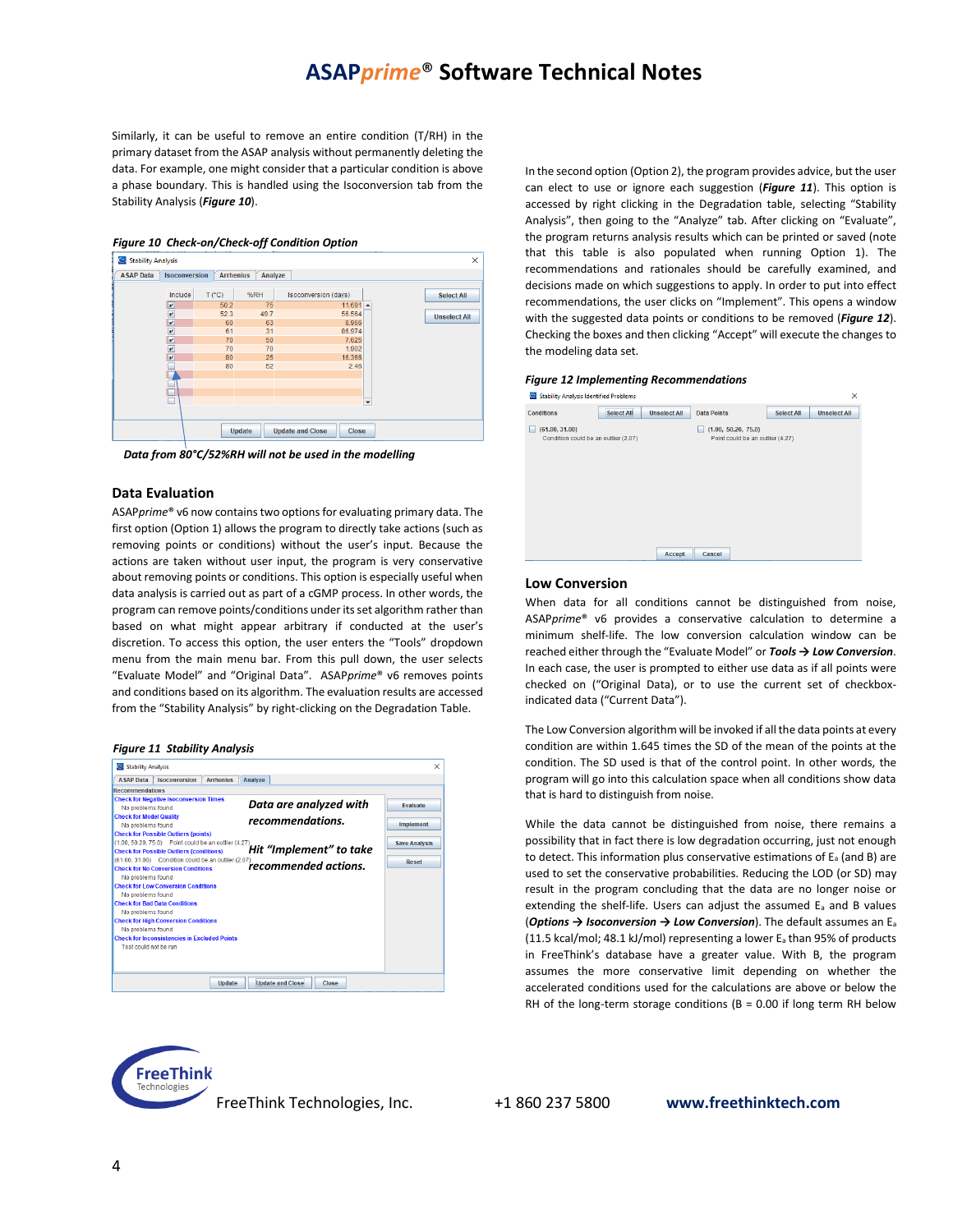accelerated; 0.10 if above), again based on a 95% limit from FreeThink's database.





While the graphs in the Low Conversion Mode (*Figure 13*) look similar to what one would obtain from an ASAP*prime*® model, they do not really represent a model. Instead, these reflect conservative estimations to allow minimum shelf-life assignments.

## **Arrhenius Analysis**

By right clicking from the Arrhenius tab, the user can now select a new option: "Arrhenius Analysis". The "Arrhenius Analysis" window provides additional model diagnostics (*Figure 14*). The first tab, the residual graph, is the same as with v5. The second tab provides Time/Humidity graph(s). There will be two graphs when RH is used and only one when the study is temperature only. In the left-hand graph, the logarithm of isoconversion rates at each condition is plotted against RH. When multiple conditions have similar RH values, they are grouped in lines. These lines represent Arrhenius lines and in a perfect model should be parallel to each other. In the right-hand graph, the logarithm of isoconversion rates at each condition is plotted against 1/T (where T is in Kelvin). When multiple conditions have similar temperature values, they are grouped in lines. These lines represent RH dependence lines and in a perfect model should be parallel to each other. Conditions which show non-parallel lines may indicate outliers or issues with the modeling.

*Figure 14 Arrhenius and RH Graphs using ln(1/isoconversion times) [ln k]: Ideally all lines should be parallel*



The third tab from the Arrhenius Analysis option, "Model Influence" is the Cook's distance. This diagnostic illustrates which conditions impact the results most significantly (*Figure 15*). The impact will depend both on how much leverage a point (isoconversion rate for that condition) has and how far off it is from where the ASAP model predicts it should be (its residual).





The next "Arrhenius Analysis" option (fourth tab) is entitled "Parameter Influence". This dfbeta calculation indicates how much an Arrhenius parameter (lnA, E<sub>a</sub>, B) would shift if a condition was removed (*Figure 16*). The units are the same units as the value uses. As with the Cook's distance, points with high influence (above or below the lines) are not necessarily outliers but are more influential on the final result and warrant special scrutiny.



## FreeThink Technologies, Inc. +1 860 237 5800 **www.freethinktech.com**